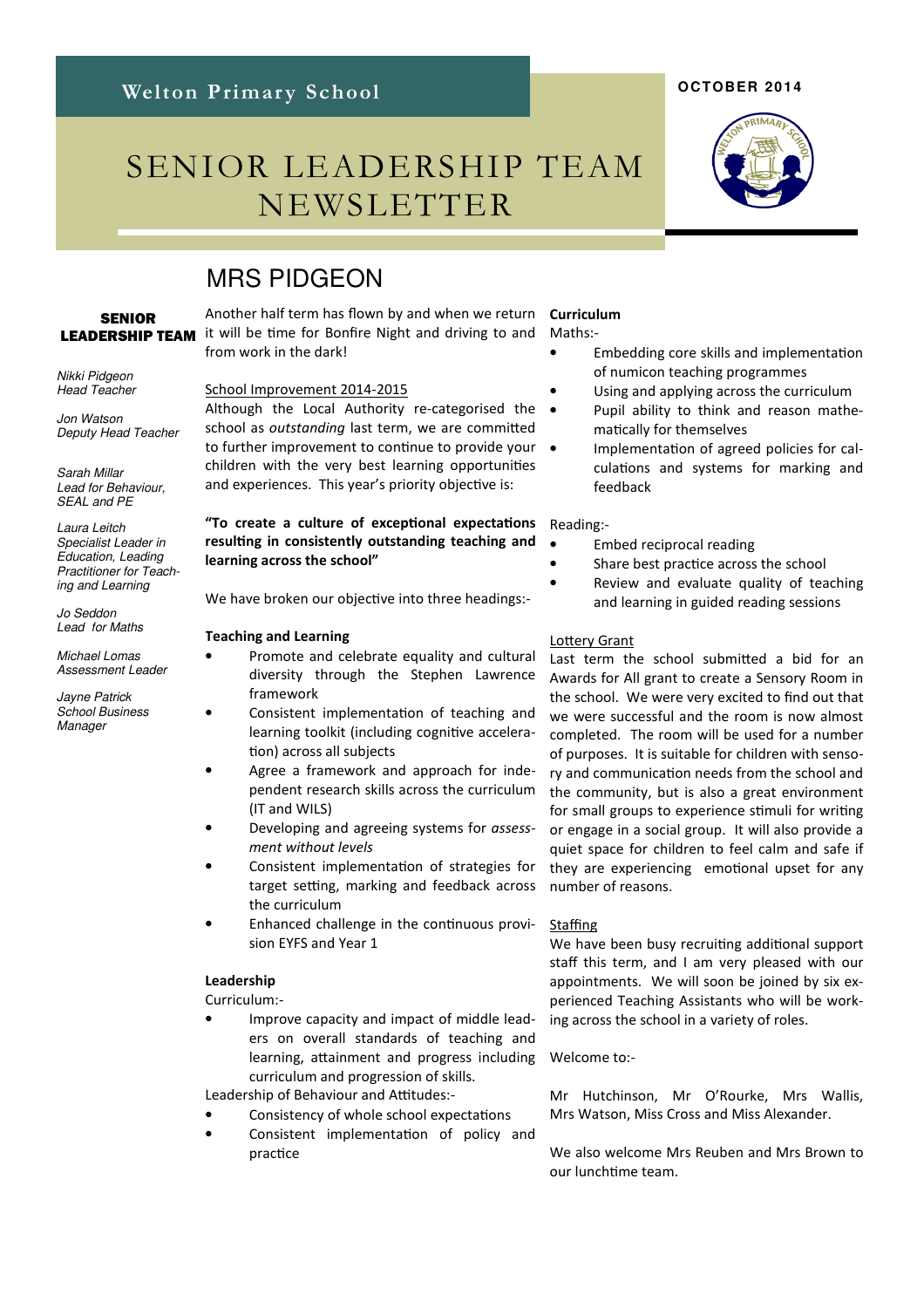### OPEN MORNING - WEDNESDAY 12 NOVEMBER 9.30AM - 11AM

### DO YOU KNOW ANYONE WITH A CHILD DUE TO START SCHOOL IN SEPTEMBER 2015?

## WE WILL BE HOLDING AN OPEN MORNING TO PROVIDE AN OPPORTUNITY FOR PROSPECTIVE PARENTS TO SEE THE SCHOOL IN ACTION. PARENTS AND CHILDREN WILL BE ABLE TO JOIN IN A MORNING OF ACTIVITY BASED AROUND THE THEME OF LIGHT AND DARK AND THE BOOK 'WHATEVER NEXT!':-

- As the darker nights close in, why not learn how to keep safe when walking to school. Come and role-play on our outdoor bike track with the East Riding Road Safety team.
- Take a seat and roast marshmallows on an open fire pit in our Forest Schools area.
- Rocket to the moon with baby bear, what would you take with you on your picnic?
- Using your torch, come and experience what is lurking in our den making area.
- Why not bake a colourful stained glass window shortbread biscuit.
- Be imaginative and make a junk model rocket of your very own.

## **MR WATSON**

#### A superb day – Welton's whole school trip to Dalby Forest!

On Monday 29 September 2014 every member of Welton School had an amazing day at Dalby Forest. It was an ambitious plan to take every pupil to the same place at the same time, but one that was very much worth it. Speaking to children, staff and volunteers it was clear to see what a great day everyone had and I am convinced that it will be a memorable day for a long time to come.

An early morning departure saw the seven coaches set off to Dalby Forest for an action packed day. On arrival the children spent the morning session in year groups completing a range of activities from The Gruffalo Trail, stream investigations and habitats work to the fantastic Bridestones Walk.

We all then got back on the coaches for a short drive to Adderstone for lunch - this is where Mrs Pidgeon, Mrs Patrick and myself had set up for our exciting afternoon activities. After eating our packed lunches we assembled in our mixed year group Creative Contexts groups. Each group then moved around the Enchanted Wood to complete 6 activities: storytelling, blindfold night- line, outdoor creative artwork on the forest floor, mini shelter building, a scavenger hunt and clay art work – making faces on the trees! The atmosphere in the wood was amazing - children of all ages working well together, supporting and encouraging one another and busy enjoying the practical activities.

At the end of the day, before boarding the coaches, we held a whole school assembly and sang some forest related songs to end what was a fantastic day – it was a lovely community feel, everyone having an enjoyable shared experience.

Last year we had a super whole school day at Bridlington and I'm really pleased Dalby Forest was so successful this year. Our thinking hats are already on for next year! We were all so pleased that the weather was good again this year too!

I would like to take this opportunity to thank all of the staff and the volunteers who helped make the trip possible. I was very proud to be part of the Welton team trip! A staggering 61 adults and 334 children attended the day! THANK YOU EVERYONE!

#### WILS Update

Our Welton Independent Learning Skills (WILS) are continuing to be a real success with pupils and staff alike. When I'm walking around school and visiting classrooms I am always pleased to see how well the W.I.L.S. are being used and discussed. They are also highly visible (our large WILS Wheels) on display around corridors and classrooms too.

Our next stage of development has been to implement WILS based certificates in our Friday 'Special Mentions' celebration assembly. We have been using WILS language for these rewards for a long time but we now have brilliant, professionally designed and printed certificates for each skill : Stickability, Personal Best, Risk It, Organised, Asking Questions, Focus, Collaboration & Reflection.

A 'Special Mention for a Personal Best' has been given to Mr Dyson for his certificate designs!

The certificates are proving to be very popular with the children and as a school we can also follow trends in which skill is being celebrated the most and which skills we need to work on too!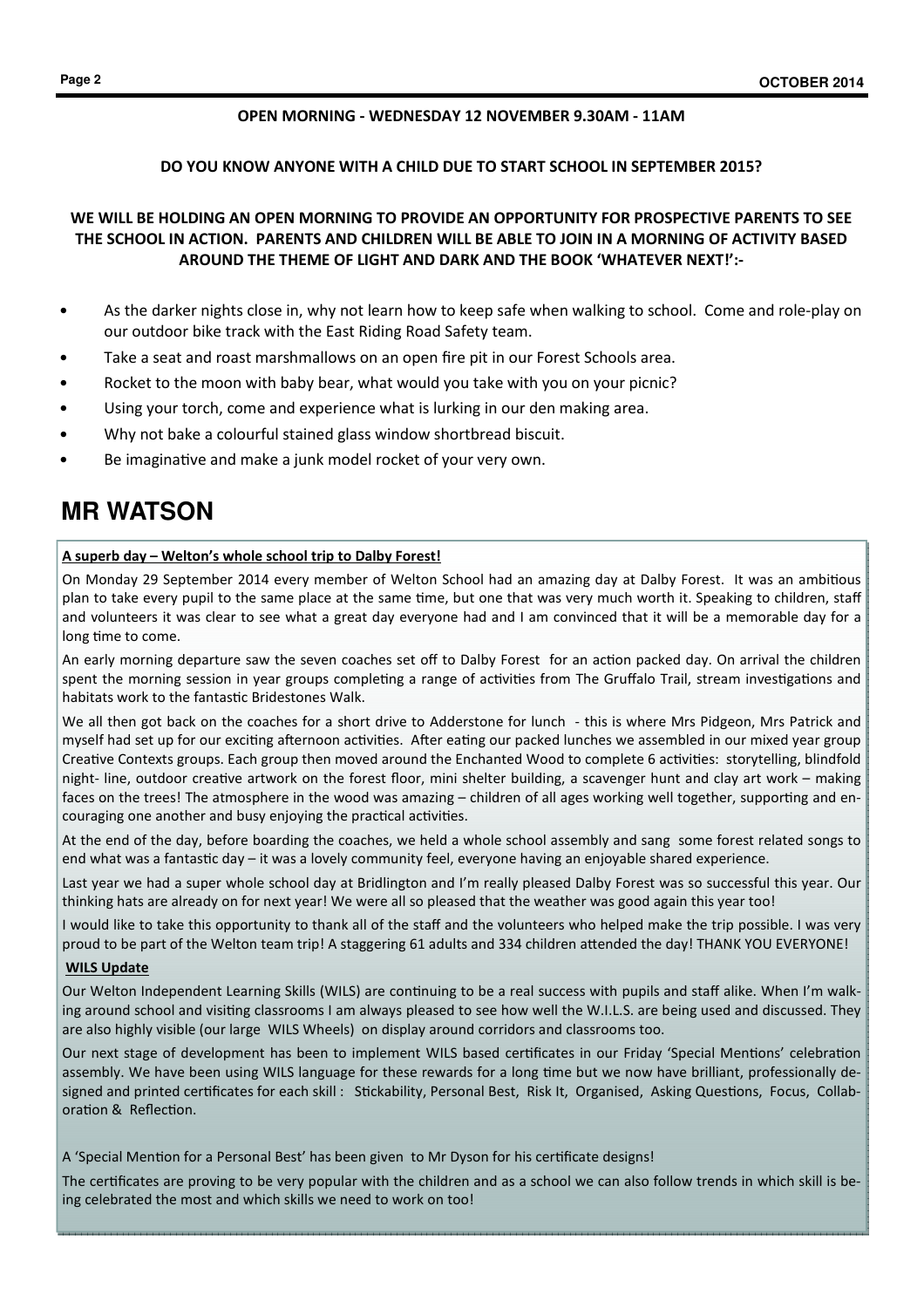## **MRS MILLAR**

## PE

It has been a busy start to the academic year for sports events. Girls from year five and six took part in the inter-school's football tournament at South Hunsley and thoroughly enjoyed the event. There will hopefully be more competitions throughout the year. Last week, we entered a squad from key stage two in the intra-schools cross country competition at South Hunsley. I was so pleased at the efforts they made. Our highest placed pupil was Sophia Wright who came 7th in her girls event.

The next event will be the first Tuesday back where we have a year five and six mixed team entered into the intra schools hockey tournament.

Throughout this past half term, there has been a KS1 and a KS2 football club running before and after school on a Monday. This next half term, we are offering basketball for the clubs. If you have not returned the reply slip and think your child would like to take part, please contact the office as soon as we return to school. Mr Rowe has also continued with his football club for Years 2 and 3.

The school has invested in a Sports Coach every Monday for the academic year, to work with the children and for the Teachers to observe the lessons. This has been funded by the Sports Grant provided by the Government and is aimed at developing Teacher's subject knowledge and delivery of PE lessons. This half term, the children took part in lessons in rugby with the Coach and Teacher, and then the Teacher took a follow-up lesson later in the week. Next half term sees a switch in focus to gymnastics.

## **MISS SEDDON**

### Robinwood Residential Trip Year 6

Year 6's long awaited and highly anticipated weekend residential to Robinwood activity centre, Dobroyd Castle, Todmorden, finally took place in September. What a wonderful time was enjoyed by all! During the weekend, it was great for the accompanying staff and me to see the children using all of their WILS when successfully completing a range of exhilarating and often nerve racking activities.

When building rafts, the children worked collaboratively, discussing and improving their ideas about how they could make their raft float successfully before taking to the lake to test out their efforts. Wet and wild – yet luckily, the sun was smiling in time for them to take their dare devil dive into the shallows.

The giant swing was a clear favourite. Despite initial fears and concerns, it was fantastic to see the children taking risks as well as the encouraging support on display. The clear glee on their faces as they soared through the air was proof of the unforgettable time had by all. Other activities included, the tremendous trapeze involving a courageous leap of faith; climbing up the towering man made wall; surviving the murky depths of the piranha pool and negotiating small spaces in the crate challenge. All activities involved different skills and techniques yet the children fantastically rose to the different challenges presented to them.

Mr Watson, Mrs Drewery and Miss Grantham accompanied Year 6 and me. I can honestly say that all staff thoroughly enjoyed their time, even completing the dare-devil activities themselves!

On behalf of all staff attending the residential, I would like to congratulate Year 6 on their wonderful efforts and achievement. Our Robinwood instructors, who expertly guided us through our journey, regularly commented on the enthusiasm of the children, their energy, excellent attitudes and support for each other. It was a pleasure to share this weekend with them.

It will be the turn of Year 5 next! We hope to see most of the children attending in what, I'm sure, will be another fantastic trip.

## Horrible Histories (Barmy Britain) Year 5 and 6

On Friday 17 October, Year 5 and 6 travelled to Hull New Theatre to watch 'Barmy Britain' – a wonderful stage show encapsulating 1000 years of our great land. The children were thoroughly entertained as they were taken back in time to experience a range of eras superbly acted out before their eyes from the gruesome realties of the plague to the amazing adventures of the Vikings. With fast musical numbers such as 'Boudicca Rocks' to the unforgettable break-dancing Queen Victoria, it was clear to see the fun and laughter experienced by all, as well as lots of new learning about different periods in History.

Once again, we must congratulate the children on their excellent, enthusiastic and exemplary behaviour.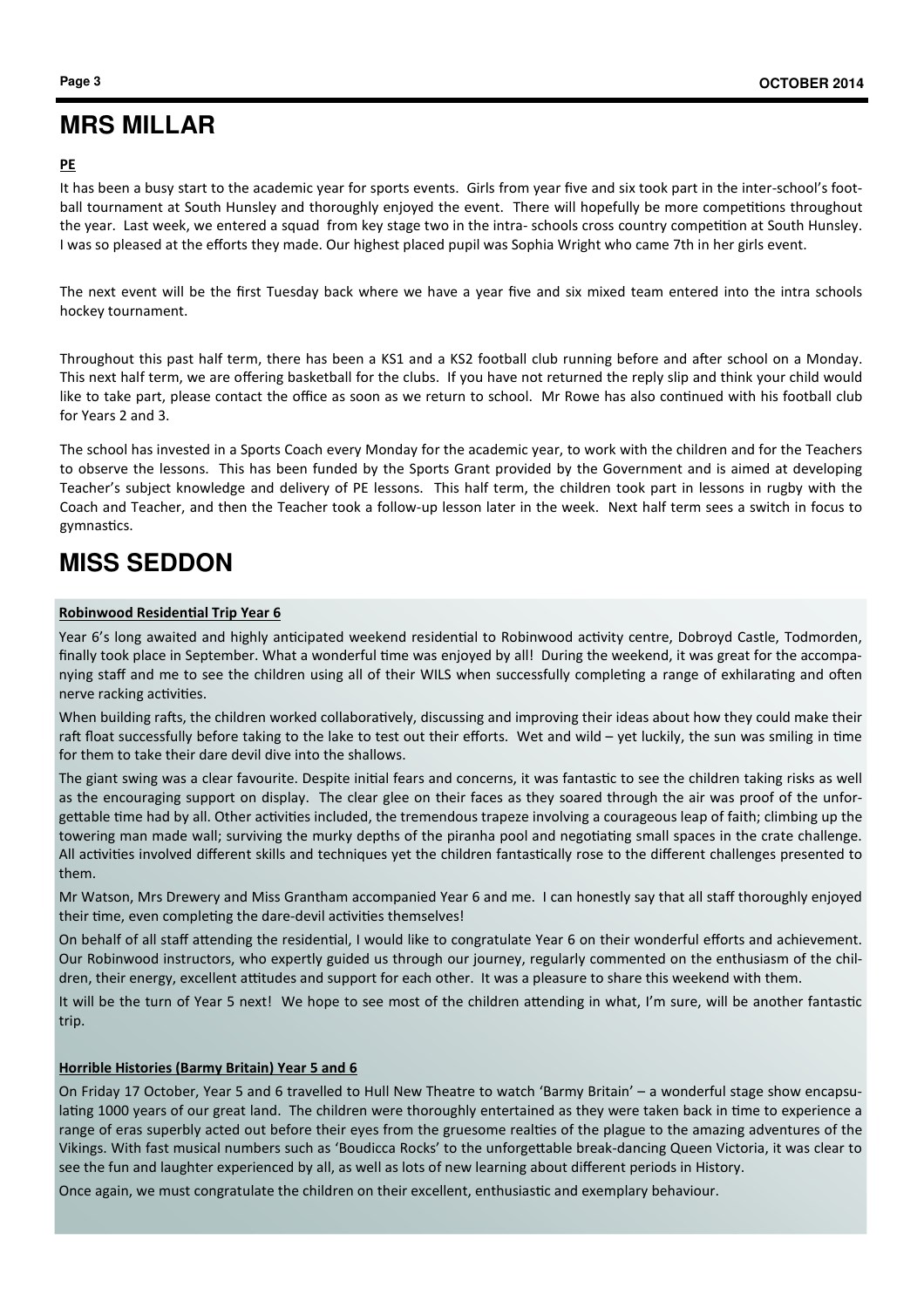## **MRS LEITCH**

## Reading Workshops

I would like to take this opportunity to thank you for the interest shown in our recent parent reading workshop, focussing on reading development. I was delighted with the incredible uptake and so pleased to be able to share resources and ideas with so many of you. If you were not able to attend but are interested in helping your child to develop in these areas of the curriculum, we will be repeating these workshops in the Spring term.

As a result of the popularity of our recent parent workshops, I am currently planning workshops to support parents with spelling development and handwriting. I am hoping to deliver these next half term.

## WOW Board – Celebrating Outstanding Writing

Congratulations to the children this half term who have had their outstanding writing displayed on our WOW board. I am genuinely so proud of the children throughout school for the effort, determination and focus they are applying in our whole school strive to improve our presentation. I am sure you will agree that the results are already incredible. The sky is the limit!

| Year 1                 | Year 3                 | Year 5           |
|------------------------|------------------------|------------------|
| Varsha Simha           | Freyja Leake           | Jay Greenley     |
| <b>Charlotte Sizer</b> | <b>Honey Greenley</b>  | Nina Delvenne    |
| Vasi Shah              | Zac Jones              |                  |
| Vibha Simha            | Chloe Harrison         |                  |
| Jocelyn Francis        |                        |                  |
| Year 2                 | Year 4                 | Year 6           |
| Gabriella Smith        | <b>Alexis Roberts</b>  | Mille Blackhurst |
| Archie Gargon          | Xanthe Edwards-Lindsay | Emilia Wright    |
|                        |                        |                  |

## **MR LOMAS**

## Handwriting

Over the past year, it has been fantastic to see how hard children at Welton have been working on improving their handwriting and the presentation of their work. As a school, we have really raised the bar during the year - and the children should rightly feel very proud of how stunning their work looks in their books, on 'white gold' presentation sheets, and on the walls and display boards around school.

Taking the next step with our handwriting, children in Years 3, 4, 5 and 6 will now be eligible to earn a highly sought after pen licence. This will be awarded to show that their handwriting has reached a high standard of quality and consistency in all the work they complete. They will then get to use one of our special handwriting pens in their written work. Pupils who earn their pen licence will have their names recorded in our school presentation book, which is where we keep, and proudly display, examples of outstanding written work.

Mrs Leitch and I would like to thank all the parents who came along to our spelling, punctuation and grammar workshop this half term. This is an area we are particularly keen to develop at Welton, and it was nice to meet parents and share lots of practical games and SPAG activities with them. Because of the excellent response to this workshop, we will be following it up later in the year with another session for any parents that weren't able to make it.